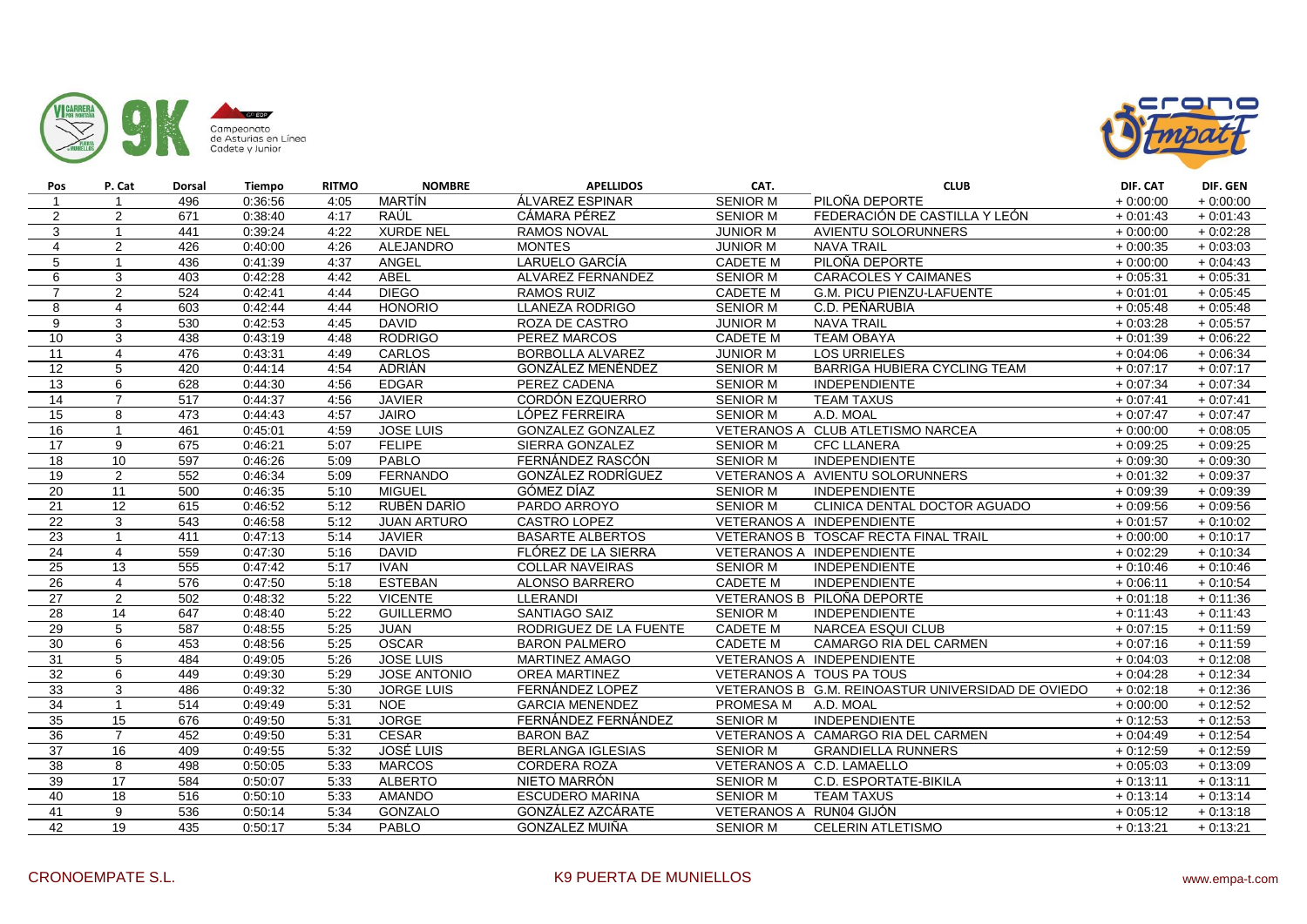



| Pos | P. Cat          | Dorsal | <b>Tiempo</b> | <b>RITMO</b> | <b>NOMBRE</b>      | <b>APELLIDOS</b>         | CAT.                    | <b>CLUB</b>                     | DIF. CAT   | DIF. GEN   |
|-----|-----------------|--------|---------------|--------------|--------------------|--------------------------|-------------------------|---------------------------------|------------|------------|
| 43  | 20              | 512    | 0:50:18       | 5:34         | ANGEL              | MARTINEZ ALVAREZ         | <b>SENIOR M</b>         | <b>INDEPENDIENTE</b>            | $+0.13:22$ | $+0:13:22$ |
| 44  | $\overline{1}$  | 518    | 0:50:21       | 5:35         | LORENA             | AUMENTE PÉREZ            | SENIOR F                | <b>TEAM TAXUS</b>               | $+0.00:00$ | $+0:13:25$ |
| 45  | $\overline{7}$  | 454    | 0:50:24       | 5:35         | <b>YAGO</b>        | <b>BARON PALMERO</b>     | <b>CADETE M</b>         | CAMARGO RIA DEL CARMEN          | $+0.08:44$ | $+0:13:28$ |
| 46  | 21              | 513    | 0:50:46       | 5:37         | <b>SERINO</b>      | <b>GONZÁLEZ GARCÍA</b>   | <b>SENIOR M</b>         | <b>AVIENTU SOLORUNNERS</b>      | $+0.13:49$ | $+0:13:49$ |
| 47  | $\overline{2}$  | 640    | 0:51:23       | 5:41         | <b>JOSE LUIS</b>   | <b>NAVIA ZAFRA</b>       | PROMESA M               | <b>INDEPENDIENTE</b>            | $+0.01:34$ | $+0:14:26$ |
| 48  | 22              | 477    | 0:51:25       | 5:42         | <b>DANIEL</b>      | <b>GONZALEZ MARRON</b>   | <b>SENIOR M</b>         | <b>INDEPENDIENTE</b>            | $+0.14:29$ | $+0:14:29$ |
| 49  | $\overline{1}$  | 478    | 0:51:29       | 5:42         | <b>AMELIA</b>      | <b>FERNANDEZ GARCIA</b>  |                         | VETERANAS A G.M. ENSIDESA GIJÓN | $+0:00:00$ | $+0:14:33$ |
| 50  | 10              | 558    | 0:51:44       | 5:43         | FCO. JAVIER        | <b>BAÑOS</b>             |                         | VETERANOS A EMC TRIATLÓN        | $+0.06:43$ | $+0.14:48$ |
| 51  | 23              | 616    | 0:51:50       | 5:43         | <b>JORGE</b>       | RODRÍGUEZ GURDIEL        | <b>SENIOR M</b>         | <b>INDEPENDIENTE</b>            | $+0.14.54$ | $+0:14:54$ |
| 52  | $\overline{24}$ | 404    | 0:51:55       | 5:45         | <b>JAVIER</b>      | <b>AVELLO</b>            | <b>SENIOR M</b>         | TOUS PA TOUS                    | $+0.14:59$ | $+0:14:59$ |
| 53  | $\overline{1}$  | 405    | 0:52:47       | 5:51         | <b>ALBA</b>        | DE MENDIOLAGOITIA DIAZ   | <b>CADETE F</b>         | CAFÉS TOSCAF-GMEA               | $+0:00:00$ | $+0:15:50$ |
| 54  | 3               | 669    | 0:53:17       | 5:54         | <b>ALBERTO</b>     | GONZÁLEZ FERNÁNDEZ       | <b>PROMESA M</b>        | <b>INDEPENDIENTE</b>            | $+0.03:28$ | $+0.16:20$ |
| 55  | 11              | 533    | 0:53:23       | 5:53         | <b>ALEJANDRO</b>   | ALVAREZ ALVAREZ          |                         | VETERANOS A INDEPENDIENTE       | $+0.08:22$ | $+0.16:27$ |
| 56  | 5               | 522    | 0:53:55       | 5:59         | <b>SAUL</b>        | <b>ESTRADA</b>           | <b>JUNIOR M</b>         | PILOÑA DEPORTE                  | $+0:14:30$ | $+0.16:59$ |
| 57  | 25              | 604    | 0:53:59       | 5:58         | <b>ALAIN</b>       | MORA CARRIÓ              | <b>SENIOR M</b>         | <b>AVIENTU SOLORUNNERS</b>      | $+0:17:03$ | $+0:17:03$ |
| 58  | $\overline{12}$ | 607    | 0:54:02       | 5:58         | <b>JORGE</b>       | RODRIGUEZ ARIAS          |                         | VETERANOS A INDEPENDIENTE       | $+0.09:01$ | $+0:17:06$ |
| 59  | 13              | 620    | 0:54:02       | 5:58         | <b>SECUNDINO</b>   | MENÉNDEZ GARCÍA          |                         | VETERANOS A INDEPENDIENTE       | $+0.09:01$ | $+0:17:06$ |
| 60  | 14              | 451    | 0:54:05       | 5:59         | PABLO              | BETOLAZA ALVAREZ         |                         | VETERANOS A CHATARRA RACING     | $+0.09:04$ | $+0:17:09$ |
| 61  | 15              | 585    | 0:54:08       | 5:59         | <b>FERNANDO</b>    | <b>BRAÑA</b>             |                         | VETERANOS A INDEPENDIENTE       | $+0.09:07$ | $+0:17:12$ |
| 62  | 2               | 629    | 0:54:09       | 6:00         | <b>RAQUEL</b>      | <b>OCHOA TAMARGO</b>     | <b>SENIOR F</b>         | <b>OVIEDO ATLETISMO</b>         | $+0.03:47$ | $+0:17:13$ |
| 63  | 26              | 440    | 0:54:10       | 5:59         | <b>DAVID</b>       | CASADO VEGA              | SENIOR M                | <b>MV FOTO</b>                  | $+0.17:13$ | $+0:17:13$ |
| 64  | 27              | 408    | 0:54:32       | 6:02         | <b>ROBERTO</b>     | FERNÁNDEZ VILLAR         | SENIOR M                | <b>INDEPENDIENTE</b>            | $+0:17:36$ | $+0:17:36$ |
| 65  | $\overline{2}$  | 501    | 0:54:39       | 6:03         | <b>JULIA</b>       | LLERANDI LAVANDERA       | <b>CADETE F</b>         | PILOÑA DEPORTE                  | $+0:01:52$ | $+0:17:43$ |
| 66  | $\overline{4}$  | 427    | 0:54:40       | 6:03         | <b>JESUS</b>       | <b>ALVAREZ ARIAS</b>     | VETERANOS B C.D.RELIEVE |                                 | $+0.07:26$ | $+0:17:44$ |
| 67  | 16              | 564    | 0:54:41       | 6:03         | <b>PABLO</b>       | BELDERRAIN BELDERRAIN    | VETERANOS A A.D. MOAL   |                                 | $+0.09:39$ | $+0:17:45$ |
| 68  | 28              | 515    | 0:54:56       | 6:04         | <b>ANDRES</b>      | <b>GONZALEZ BOTO</b>     | <b>SENIOR M</b>         | <b>INDEPENDIENTE</b>            | $+0.18:00$ | $+0.18:00$ |
| 69  | 29              | 660    | 0:55:29       | 6:09         | <b>MANUEL</b>      | LÓPEZ REGO               | <b>SENIOR M</b>         | INDEPENDIENTE                   | $+0.18:33$ | $+0.18:33$ |
| 70  | 8               | 602    | 0:55:35       | 6:09         | <b>KERMAN</b>      | <b>ALONSO VICENTE</b>    | <b>CADETE M</b>         | <b>INDEPENDIENTE</b>            | $+0:13:56$ | $+0.18:39$ |
| 71  | 30              | 571    | 0:55:38       | 6:10         | <b>AARÓN</b>       | <b>CURTO DÍEZ</b>        | <b>SENIOR M</b>         | INDEPENDIENTE                   | $+0.18:41$ | $+0.18:41$ |
| 72  | 31              | 636    | 0:55:40       | 6:09         | <b>DAVID</b>       | <b>MENDEZ HERES</b>      | <b>SENIOR M</b>         | <b>INDEPENDIENTE</b>            | $+0.18:44$ | $+0.18:44$ |
| 73  | $\overline{1}$  | 639    | 0:55:53       | 6:12         | <b>LORENA</b>      | RODRÍGUEZ ALVAREZ        | <b>PROMESA F</b>        | A.D. MOAL                       | $+0:00:00$ | $+0:18:57$ |
| 74  | 2               | 633    | 0:56:04       | 6:13         | <b>EVA</b>         | LAVANDERA FERNANDEZ      |                         | VETERANAS A PILOÑA DEPORTE      | $+0.04:35$ | $+0.19:08$ |
| 75  | 6               | 586    | 0:56:08       | 6:13         | <b>JOSE MANUEL</b> | MENENDEZ                 | <b>JUNIOR M</b>         | <b>INDEPENDIENTE</b>            | $+0.16:43$ | $+0.19:12$ |
| 76  | 3               | 665    | 0:56:16       | 6:14         | <b>GEMA</b>        | LAGO LAGO                | <b>CADETE F</b>         | ATLETISMO NARCEA                | $+0.03:29$ | $+0.19:20$ |
| 77  | 32              | 580    | 0:56:25       | 6:14         | <b>GUILLERMO</b>   | <b>ALVAREZ NARCIANDI</b> | <b>SENIOR M</b>         | <b>ASGAYA TEAM</b>              | $+0.19:29$ | $+0.19:29$ |
| 78  | $\overline{17}$ | 447    | 0:56:36       | 6:16         | <b>JOSÉ LUIS</b>   | <b>JUNQUERA GONZÁLEZ</b> |                         | VETERANOS A INDEPENDIENTE       | $+0.11:35$ | $+0.19:40$ |
| 79  | 3               | 677    | 0:56:40       | 6:16         | LUCÍA              | <b>MENES CARBAJAL</b>    | SENIOR F                | <b>INDEPENDIENTE</b>            | $+0.06:18$ | $+0.19:44$ |
| 80  | 33              | 445    | 0:56:53       | 6:18         | <b>JOSÉ LUIS</b>   | ARCEIZ BAQUERO           | <b>SENIOR M</b>         | <b>INDEPENDIENTE</b>            | $+0:19:57$ | $+0:19:57$ |
| 81  | 18              | 645    | 0:57:06       | 6:19         | <b>IGNACIO</b>     | MONSERRAT FUERTES        |                         | VETERANOS A INDEPENDIENTE       | $+0.12:04$ | $+0.20:09$ |
| 82  | 34              | 463    | 0:57:07       | 6:20         | <b>ALEJANDRO</b>   | <b>MENENDEZ MIGUELEZ</b> | <b>SENIOR M</b>         | <b>CLUB ATLETISMO CONDOR</b>    | $+0:20:10$ | $+0:20:10$ |
| 83  | $\overline{4}$  | 505    | 0:57:09       | 6:20         | <b>CAROLINA</b>    | ÁLVAREZ DÍAZ             | SENIOR F                | <b>INDEPENDIENTE</b>            | $+0.06:48$ | $+0.20:13$ |
| 84  | $\overline{35}$ | 521    | 0:57:12       | 6:20         | <b>IVAN</b>        | DÍAZ CARDO               | <b>SENIOR M</b>         | C.D.RELIEVE                     | $+0.20:15$ | $+0:20:15$ |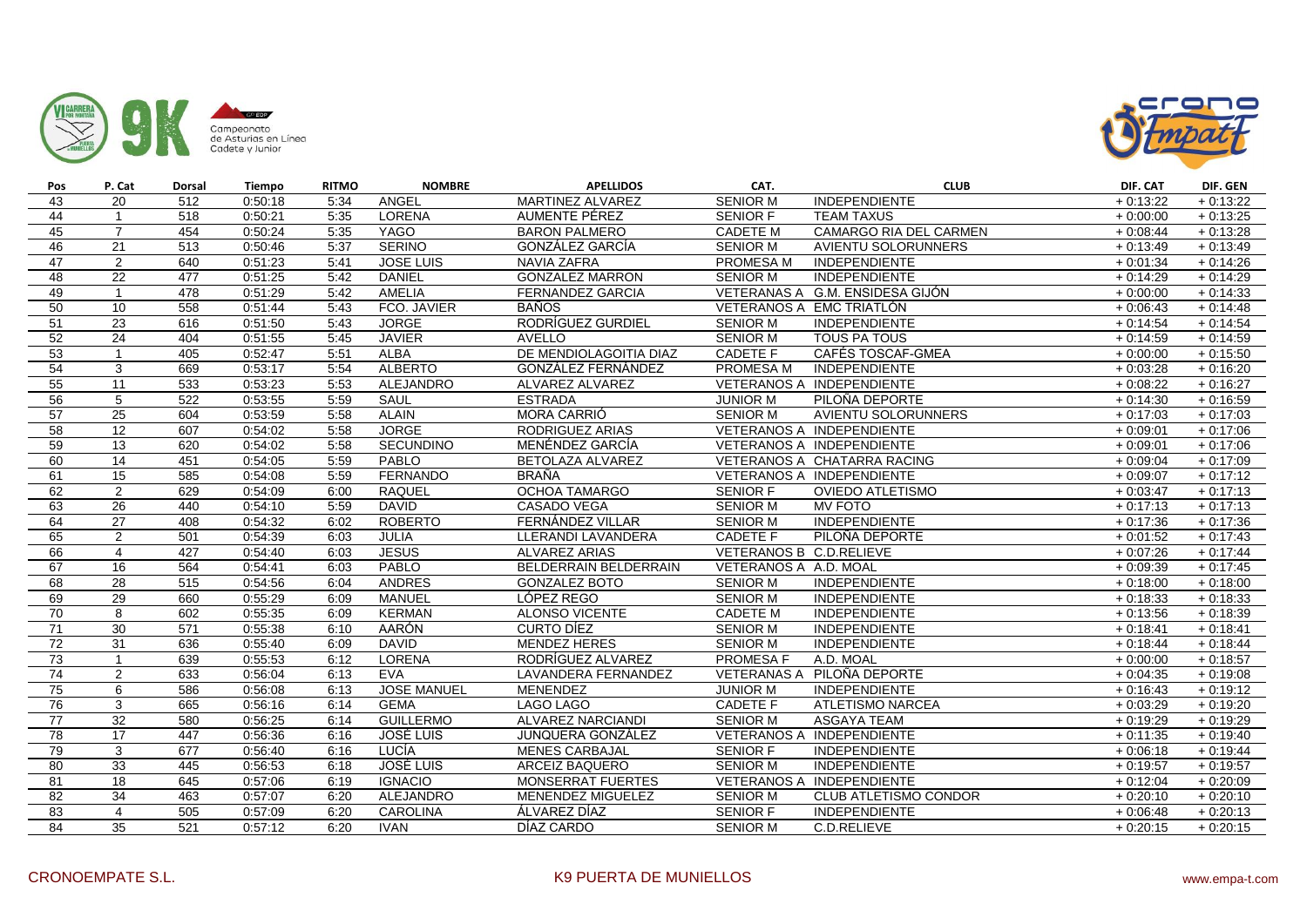



| Pos               | P. Cat          | <b>Dorsal</b> | Tiempo  | <b>RITMO</b> | <b>NOMBRE</b>          | <b>APELLIDOS</b>                  | CAT.                        | <b>CLUB</b>                           | DIF. CAT   | DIF. GEN   |
|-------------------|-----------------|---------------|---------|--------------|------------------------|-----------------------------------|-----------------------------|---------------------------------------|------------|------------|
| 85                | 36              | 575           | 0:57:30 | 6:22         | <b>ALBERTO</b>         | PAJARES SAN MIGUEL                | <b>SENIOR M</b>             | <b>CLUB ATLETISMO CONDOR</b>          | $+0.20:34$ | $+0.20.34$ |
| 86                | 5               | 480           | 0:57:31 | 6:22         | <b>VANESSA</b>         | GARCÍA FERNÁNDEZ                  | <b>SENIOR F</b>             | C.D.RELIEVE                           | $+0.07:09$ | $+0.20.35$ |
| 87                | 5               | 455           | 0:57:34 | 6:23         | <b>CARLOS</b>          | <b>BLANCO MORILLO</b>             |                             | VETERANOS B GM.LA PATANA              | $+0:10:20$ | $+0.20.38$ |
| 88                | 6               | 481           | 0:57:54 | 6:25         | <b>PAULA</b>           | SUAREZ DE PUGA CANOSA             | <b>SENIOR F</b>             | <b>INDEPENDIENTE</b>                  | $+0.07:32$ | $+0.20.58$ |
| 89                | 37              | 418           | 0:57:59 | 6:25         | <b>ALEXIS</b>          | FERNANDEZ FELGUEROSO              | <b>SENIOR M</b>             | <b>INDEPENDIENTE</b>                  | $+0.21:03$ | $+0.21:03$ |
| 90                | 38              | 537           | 0:58:04 | 6:26         | <b>MATEO</b>           | <b>MORAN RODRIGUEZ</b>            | <b>SENIOR M</b>             | INDEPENDIENTE                         | $+0.21:07$ | $+0:21:07$ |
| 91                | 6               | 541           | 0:58:20 | 6:28         | <b>JOSE MANUEL</b>     | <b>MENENDEZ AMBRES</b>            | <b>VETERANOS B NORTESUR</b> |                                       | $+0.11:06$ | $+0:21:24$ |
| 92                | 39              | 622           | 0:58:30 | 6:28         | <b>IGNACIO</b>         | SANCHEZ LOPEZ                     | <b>SENIOR M</b>             | <b>INDEPENDIENTE</b>                  | $+0.21:34$ | $+0:21:34$ |
| 93                | 40              | 540           | 0:58:33 | 6:28         | <b>ESTEBAN</b>         | <b>GONZALEZ SUAREZ</b>            | <b>SENIOR M</b>             | INDEPENDIENTE                         | $+0.21:37$ | $+0:21:37$ |
| 94                | $\overline{7}$  | 459           | 0:58:35 | 6:29         | <b>CRISTINA</b>        | ALVAREZ COPANO                    | <b>SENIOR F</b>             | INDEPENDIENTE                         | $+0.08:13$ | $+0:21:39$ |
| 95                | $\overline{7}$  | 642           | 0:58:35 | 6:29         | <b>GUILLERMO</b>       | PÉREZ VÁZQUEZ                     |                             | VETERANOS B EL PARQUE AVILÉS          | $+0:11:22$ | $+0:21:39$ |
| 96                | $\overline{1}$  | 567           | 0:58:35 | 6:30         | <b>MAEVE</b>           | <b>ALVARO BELLO</b>               | <b>JUNIOR F</b>             | C.D. PILOÑA DEPORTE                   | $+0.00:00$ | $+0:21:39$ |
| 97                | 41              | 471           | 0:58:40 | 6:29         | <b>RAUL</b>            | ALLENDE LOZANO                    | <b>SENIOR M</b>             | <b>CLUB ATLETISMO CONDOR</b>          | $+0.21:43$ | $+0:21:43$ |
| 98                | 3               | 470           | 0:58:41 | 6:29         | <b>NORMA</b>           | CASADO ARIAS                      |                             | VETERANAS A CLUB ATLETISMO CONDOR     | $+0:07:11$ | $+0:21:45$ |
| 99                | 8               | 475           | 0:58:45 | 6:30         | <b>RAFAEL</b>          | DOMÍNGUEZ GIL JULIANA             |                             | VETERANOS B INDEPENDIENTE             | $+0.11:32$ | $+0:21:49$ |
| 100               | 42              | 666           | 0:59:06 | 6:33         | <b>RICARDO</b>         | SIDRACH-CARDONA MARTÍNEZ SENIOR M |                             | INDEPENDIENTE                         | $+0.22:09$ | $+0.22:09$ |
| 101               | $\overline{4}$  | 554           | 0:59:08 | 6:33         | <b>CRISTINA</b>        | LORENZO GARCIA                    | VETERANAS A COLLACIOS       |                                       | $+0.07:38$ | $+0:22:11$ |
| 102               | $\overline{19}$ | 595           | 0:59:08 | 6:33         | <b>DAVID</b>           | FERNANDEZ ARJONILLA               |                             | VETERANOS A INDEPENDIENTE             | $+0.14:07$ | $+0:22:12$ |
| 103               | $\overline{4}$  | 467           | 0:59:12 | 6:34         | ANDRÉS                 | <b>HUERTA ROCES</b>               | PROMESA M                   | G.M. REINOASTUR UNIVERSIDAD DE OVIEDO | $+0.09:23$ | $+0:22:15$ |
| 104               | 20              | 601           | 0:59:15 | 6:33         | <b>NATXO</b>           | ALONSO COTO                       |                             | VETERANOS A INDEPENDIENTE             | $+0:14:13$ | $+0:22:18$ |
| 105               | 8               | 546           | 0:59:15 | 6:33         | LAURA                  | <b>GARCÍA FERNÁNDEZ</b>           | SENIOR F                    | A.D MOAL                              | $+0.08:53$ | $+0:22:19$ |
| 106               | 21              | 508           | 0:59:23 | 6:35         | PABLO                  | <b>GARCÍA ZAPATERO</b>            | VETERANOS A C.M. OXÍGENO    |                                       | $+0:14:21$ | $+0:22:26$ |
| 107               | 43              | 623           | 0:59:28 | 6:34         | <b>MARCOS</b>          | LORENTE RODRÍGUEZ                 | <b>SENIOR M</b>             | <b>INDEPENDIENTE</b>                  | $+0:22:32$ | $+0:22:32$ |
| 108               | 44              | 621           | 0:59:36 | 6:35         | <b>PABLO</b>           | <b>LOZANO CUESTA</b>              | <b>SENIOR M</b>             | <b>TRAGALPINOS</b>                    | $+0.22:40$ | $+0:22:40$ |
| 109               | 45              | 492           | 0:59:42 | 6:38         | <b>CESAR MANUEL</b>    | GUERRERO MAGADAN                  | SENIOR M                    | <b>INDEPENDIENTE</b>                  | $+0.22:46$ | $+0:22:46$ |
| 110               | 46              | 646           | 1:00:10 | 6:39         | <b>CARLOS</b>          | LÓPEZ CARBAJAL                    | <b>SENIOR M</b>             | CD CASA ASTURIAS EN LEÓN              | $+0.23:14$ | $+0.23:14$ |
| 111               | $\overline{22}$ | 439           | 1:00:12 | 6:40         | MARCO-ANTONIO          | <b>CLEMENTE ESPINOSA</b>          |                             | VETERANOS A INDEPENDIENTE             | $+0.15:10$ | $+0:23:15$ |
| 112               | 47              | 560           | 1:00:15 | 6:40         | <b>DAVID</b>           | <b>FERNANDEZ QUINTANILLA</b>      | <b>SENIOR M</b>             | <b>INDEPENDIENTE</b>                  | $+0.23:19$ | $+0:23:19$ |
| 113               | 48              | 619           | 1:00:25 | 6:41         | <b>LUIS</b>            | RODRÍGUEZ TORRES                  | <b>SENIOR M</b>             | INDEPENDIENTE                         | $+0.23:29$ | $+0.23:29$ |
| 114               | 5               | 469           | 1:00:45 | 6:44         | <b>ROSALYN</b>         | FERNANDEZ SANTIAGO                |                             | VETERANAS A LAS CORRECAMINOS          | $+0.09:15$ | $+0.23:48$ |
| $\frac{115}{115}$ | 49              | 434           | 1:00:55 | 6:44         | <b>JOSE ANTONIO</b>    | <b>GARCIA GONZÁLEZ</b>            | <b>SENIOR M</b>             | <b>INDEPENDIENTE</b>                  | $+0.23:59$ | $+0:23:59$ |
| 116               | 9               | 444           | 1:01:00 | 6:44         | <b>MARTA</b>           | <b>GARCIA SÁNCHEZ</b>             | <b>SENIOR F</b>             | <b>TEAM OBAYA</b>                     | $+0.10.39$ | $+0.24:04$ |
| 117               | 9               | 553           | 1:01:31 | 6:49         | <b>RAMON</b>           | <b>BALLINA LIOSA</b>              |                             | VETERANOS B INDEPENDIENTE             | $+0:14:17$ | $+0:24:34$ |
| 118               | $\overline{4}$  | 424           | 1:01:32 | 6:49         | <b>LIDIA</b>           | <b>GONZALEZ MANTECON</b>          | CADETE F                    | <b>TEAM OBAYA</b>                     | $+0.08:45$ | $+0.24.36$ |
| 119               | 50              | 497           | 1:01:42 | 6:49         | ALFONSO JOSE           | <b>GONZALEZ VEGA</b>              | <b>SENIOR M</b>             | <b>CARACOLES Y CAIMANES</b>           | $+0.24:46$ | $+0:24:46$ |
| 120               | $\overline{1}$  | 667           | 1:01:49 | 6:51         | <b>BORGI</b>           | <b>TAMARGO LOPEZ</b>              | VETERANAS B C.D.RELIEVE     |                                       | $+0.00:00$ | $+0:24:53$ |
| 121               | 2               | 499           | 1:01:50 | 6:51         | <b>MARIA ASCENSION</b> | DE FRUTOS GARCIA                  | VETERANAS B C.D.RELIEVE     |                                       | $+0.00:00$ | $+0.24:54$ |
| 122               | 10              | 401           | 1:01:53 | 6:51         | <b>FRANCISCO RAUL</b>  | <b>SOLIS IGLESIAS</b>             |                             | VETERANOS B INDEPENDIENTE             | $+0.14:40$ | $+0:24:57$ |
| 123               | 51              | 446           | 1:01:54 | 6:51         | ANDRES                 | CRESPO BLANCO                     | <b>SENIOR M</b>             | INDEPENDIENTE                         | $+0.24:58$ | $+0:24:58$ |
| 124               | $\overline{5}$  | 561           | 1:02:01 | 6:52         | <b>JANO</b>            | FERNÁNDEZ GONZÁLEZ                | PROMESA M                   | <b>INDEPENDIENTE</b>                  | $+0.12:12$ | $+0.25:05$ |
| 125               | 6               | 538           | 1:02:06 | 6:53         | <b>CARMEN</b>          | <b>GONZALEZ TAMAYO</b>            |                             | VETERANAS A INDEPENDIENTE             | $+0.10:36$ | $+0.25:09$ |
| 126               | $\overline{52}$ | 429           | 1:02:12 | 6:52         | <b>TOMAS JAVIER</b>    | <b>CUEVAS GARCIA</b>              | <b>SENIOR M</b>             | <b>LABARU TRAIL</b>                   | $+0.25:16$ | $+0:25:16$ |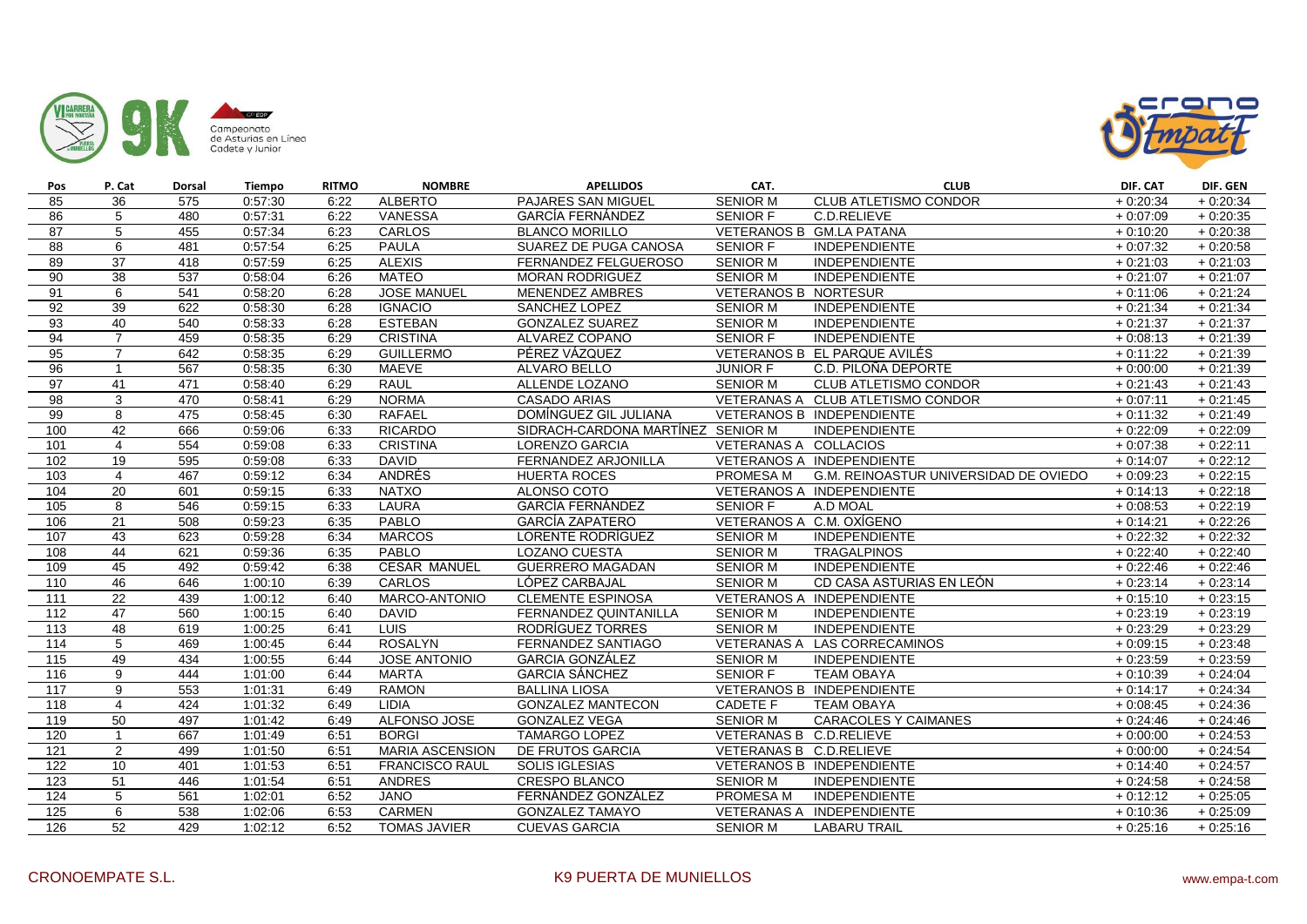



| Pos              | P. Cat           | Dorsal | <b>Tiempo</b> | <b>RITMO</b> | <b>NOMBRE</b>          | <b>APELLIDOS</b>             | CAT.                    | <b>CLUB</b>                            | DIF. CAT   | DIF. GEN   |
|------------------|------------------|--------|---------------|--------------|------------------------|------------------------------|-------------------------|----------------------------------------|------------|------------|
| 127              | 53               | 442    | 1:02:16       | 6:53         | <b>ARTURO</b>          | <b>RAGNAR DEL AMOR</b>       | <b>SENIOR M</b>         | <b>INDEPENDIENTE</b>                   | $+0.25:20$ | $+0.25:20$ |
| 128              | 10               | 423    | 1:02:20       | 6:54         | <b>MARTA</b>           | <b>GONZALEZ FERNANDEZ</b>    | SENIOR F                | GRUPO DE MONTAÑA PIELAGO               | $+0.11:58$ | $+0:25:23$ |
| 129              | $\overline{23}$  | 624    | 1:02:42       | 6:57         | <b>JOSÉ MANUEL</b>     | LÓPEZ NIETO                  |                         | VETERANOS A INDEPENDIENTE              | $+0:17:41$ | $+0.25:46$ |
| 130              | $\overline{7}$   | 490    | 1:02:53       | 6:58         | <b>MONICA</b>          | DEL CUETO CAÑON              |                         | VETERANAS A G.M. PICU PIENZU-LAFUENTE  | $+0.11:23$ | $+0.25:56$ |
| $\overline{131}$ | 6                | 630    | 1:02:55       | 6:58         | <b>JUAN</b>            | <b>MERA CADENAS</b>          | PROMESA M               | <b>INDEPENDIENTE</b>                   | $+0.13.06$ | $+0.25.58$ |
| 132              | 54               | 544    | 1:02:55       | 6:57         | SANTIAGO               | <b>GARCÍA CARBALLIDO</b>     | <b>SENIOR M</b>         | BARRIGA HUBIERA CYCLING TEAM           | $+0.25:59$ | $+0:25:59$ |
| 133              | $\overline{11}$  | 570    | 1:02:56       | 6:59         | <b>EVA</b>             | RODRÍGUEZ PONTIGO            | <b>SENIOR F</b>         | <b>TEAM OBAYA</b>                      | $+0:12:34$ | $+0.26:00$ |
| 134              | $\overline{11}$  | 626    | 1:02:59       | 6:58         | <b>VICENTE</b>         | <b>MERINO SEBASTIAN</b>      |                         | VETERANOS B INDEPENDIENTE              | $+0.15:46$ | $+0.26:03$ |
| $\overline{135}$ | 12               | 664    | 1:03:05       | 6:58         | <b>ELISA</b>           | <b>GONZALEZ PRESA</b>        | <b>SENIOR F</b>         | <b>INDEPENDIENTE</b>                   | $+0.12:44$ | $+0.26:09$ |
| 136              | 55               | 644    | 1:03:06       | 6:58         | <b>BORJA</b>           | PALACIO JUARROS              | <b>SENIOR M</b>         | INDEPENDIENTE                          | $+0.26:10$ | $+0.26:10$ |
| 137              | $\overline{56}$  | 419    | 1:03:08       | 6:59         | <b>HECTOR</b>          | <b>DIAZ CASTRO</b>           | <b>SENIOR M</b>         | <b>INDEPENDIENTE</b>                   | $+0.26:12$ | $+0:26:12$ |
| 138              | 12               | 632    | 1:03:17       | 7:01         | <b>VALENTÍN JAVIER</b> | RODRÍGUEZ MARTÍNEZ           | VETERANOS B RUN04 GIJÓN |                                        | $+0.16:04$ | $+0:26:21$ |
| 139              | $\overline{24}$  | 433    | 1:03:39       | 7:04         | <b>BENJAMIN</b>        | ALVAREZ PEREZ                |                         | VETERANOS A C.D. ESPORTATE-BIKILA      | $+0.18:37$ | $+0.26:43$ |
| 140              | 13               | 656    | 1:04:12       | 7:06         | <b>LETICIA</b>         | LOBO ALVAREZ                 | <b>SENIOR F</b>         | <b>ASGAYA TEAM</b>                     | $+0.13:50$ | $+0:27:15$ |
| 141              | $\overline{14}$  | 432    | 1:04:14       | 7:07         | <b>SANDRA</b>          | PATALLO ALVAREZ              | <b>SENIOR F</b>         | <b>TINEO ATLETISMO</b>                 | $+0:13:52$ | $+0:27:17$ |
| 142              | 8                | 437    | 1:04:23       | 7:08         | <b>NURIA</b>           | <b>DOS SANTOS ALVES</b>      |                         | VETERANAS A LAS CORRECAMINOS           | $+0.12:53$ | $+0:27:27$ |
| $\overline{143}$ | 57               | 406    | 1:04:36       | 7:09         | <b>JORGE</b>           | ALIENDE LLORENTE             | <b>SENIOR M</b>         | <b>INDEPENDIENTE</b>                   | $+0.27:39$ | $+0:27:39$ |
| 144              | $\overline{15}$  | 643    | 1:05:21       | 7:14         | PALOMA                 | FERNÁNDEZ LLERA              | <b>SENIOR F</b>         | <b>INDEPENDIENTE</b>                   | $+0.14:59$ | $+0:28:24$ |
| 145              | 2                | 635    | 1:05:37       | 7:16         | <b>CLARA</b>           | SIERRA CABALLERO             | PROMESA F               | <b>INDEPENDIENTE</b>                   | $+0.09:43$ | $+0.28:40$ |
| 146              | 25               | 634    | 1:05:37       | 7:16         | <b>BELARMINO</b>       | SIERRA FERNANDEZ             |                         | VETERANOS A INDEPENDIENTE              | $+0.20:35$ | $+0.28:41$ |
| 147              | 58               | 650    | 1:05:40       | 7:16         | <b>JAVIER</b>          | LÓPEZ BENITO                 | <b>SENIOR M</b>         | <b>INDEPENDIENTE</b>                   | $+0.28:44$ | $+0.28:44$ |
| 148              | 59               | 551    | 1:05:49       | 7:18         | <b>MARCOS</b>          | AUMENTE PÉREZ                | <b>SENIOR M</b>         | <b>INDEPENDIENTE</b>                   | $+0.28:52$ | $+0.28:52$ |
| 149              | 16               | 657    | 1:05:54       | 7:17         | <b>MARIA EUGENIA</b>   | <b>MARCOS GONZALEZ</b>       | <b>SENIOR F</b>         | INDEPENDIENTE                          | $+0:15:33$ | $+0:28:58$ |
| 150              | 3                | 414    | 1:06:02       | 7:18         | <b>MARIA CRISTINA</b>  | <b>GONZALEZ LEYVA1</b>       |                         | VETERANAS B INDEPENDIENTE              | $+0.04:12$ | $+0.29:06$ |
| 151              | 17               | 520    | 1:06:24       | 7:21         | <b>ELENA</b>           | CARRASCO CURTO               | SENIOR F                | <b>INDEPENDIENTE</b>                   | $+0.16:02$ | $+0.29:28$ |
| 152              | 18               | 511    | 1:06:34       | 7:22         | SANDRA                 | <b>GARCIA MARITN</b>         | SENIOR F                | TRIATLON FACTORY COACHING LLANERA      | $+0.16:12$ | $+0.29.38$ |
| 153              | $\boldsymbol{9}$ | 457    | 1:06:35       | 7:23         | <b>PATRICIA</b>        | <b>GARCIA PRESA</b>          |                         | VETERANAS A RUNNING FEMENINO SIERO     | $+0:15:06$ | $+0.29.39$ |
| 154              | $\overline{19}$  | 568    | 1:06:38       | 7:22         | <b>VANESSA</b>         | FERNANDEZ CASTIÑEIRA         | <b>SENIOR F</b>         | <b>XIXÓN RUNNERS</b>                   | $+0.16:16$ | $+0.29:42$ |
| 155              | 20               | 649    | 1:07:10       | 7:26         | <b>BEATRIZ</b>         | <b>OVIDE VALDES</b>          | <b>SENIOR F</b>         | <b>INDEPENDIENTE</b>                   | $+0.16:48$ | $+0:30:14$ |
| 156              | $\overline{26}$  | 648    | 1:07:10       | 7:26         | <b>ALVARO</b>          | <b>MENDI TAMAYO</b>          |                         | VETERANOS A CENTRO ASTURIANO DE OVIEDO | $+0.22:09$ | $+0:30:14$ |
| 157              | $\overline{27}$  | 547    | 1:07:33       | 7:29         | <b>JOSE JAVIER</b>     | <b>CASTELLANO GARCIA</b>     |                         | VETERANOS A SAN MIGUEL RUNNING         | $+0.22:32$ | $+0:30:37$ |
| 158              | $\overline{13}$  | 627    | 1:07:42       | 7:29         | <b>RODRIGO</b>         | PÉREZ GONZÁLEZ               |                         | VETERANOS B INDEPENDIENTE              | $+0.20:29$ | $+0.30:46$ |
| 159              | 10               | 525    | 1:07:48       | 7:31         | <b>ADRIANA</b>         | FERNÁNDEZ CABAL              |                         | VETERANAS A INDEPENDIENTE              | $+0.16:18$ | $+0.30:52$ |
| 160              | 28               | 526    | 1:07:50       | 7:31         | <b>RICARDO</b>         | LLAVONA FERNÁNDEZ            |                         | VETERANOS A INDEPENDIENTE              | $+0.22:48$ | $+0:30:53$ |
| 161              | $\overline{11}$  | 519    | 1:07:52       | 7:31         | <b>NOELIA</b>          | <b>GARCIA SUCO</b>           |                         | VETERANAS A G.M. PICU PIENZU-LAFUENTE  | $+0.16:23$ | $+0.30:56$ |
| 162              | 29               | 631    | 1:07:53       | 7:31         | <b>JUAN CARLOS</b>     | <b>SAN MARTIN CENITAGOYA</b> |                         | VETERANOS A G.M. PICU PIENZU-LAFUENTE  | $+0.22:51$ | $+0.30:56$ |
| 163              | 21               | 510    | 1:08:00       | 7:32         | <b>ALICIA</b>          | ALVAREZ ANTON                | <b>SENIOR F</b>         | TRIATLON FACTORY COACHING LLANERA      | $+0:17:38$ | $+0.31:03$ |
| 164              | 12               | 415    | 1:08:05       | 7:32         | <b>ALICIA</b>          | <b>DIAZ RODRIGUEZ</b>        |                         | VETERANAS A INDEPENDIENTE              | $+0.16.36$ | $+0:31:09$ |
| 165              | 60               | 532    | 1:08:21       | 7:34         | <b>VÍCTOR</b>          | <b>CAMPA RODRÍGUEZ</b>       | <b>SENIOR M</b>         | <b>INDEPENDIENTE</b>                   | $+0.31:25$ | $+0.31:25$ |
| 166              | 61               | 545    | 1:08:23       | 7:34         | <b>IGNACIO</b>         | <b>GARCÍA CARBALLIDO</b>     | <b>SENIOR M</b>         | BARRIGA HUBIERA CYCLING TEAM           | $+0.31:26$ | $+0:31:26$ |
| 167              | $\overline{4}$   | 412    | 1:08:28       | 7:34         | PAZ                    | FERNÁNDEZ MORGALO            |                         | VETERANAS B INDEPENDIENTE              | $+0.06:38$ | $+0:31:31$ |
| 168              | $\overline{30}$  | 609    | 1:08:29       | 7:35         | <b>JOSE</b>            | RODRIGUEZ GARCIA             |                         | VETERANOS A INDEPENDIENTE              | $+0.23:28$ | $+0.31:33$ |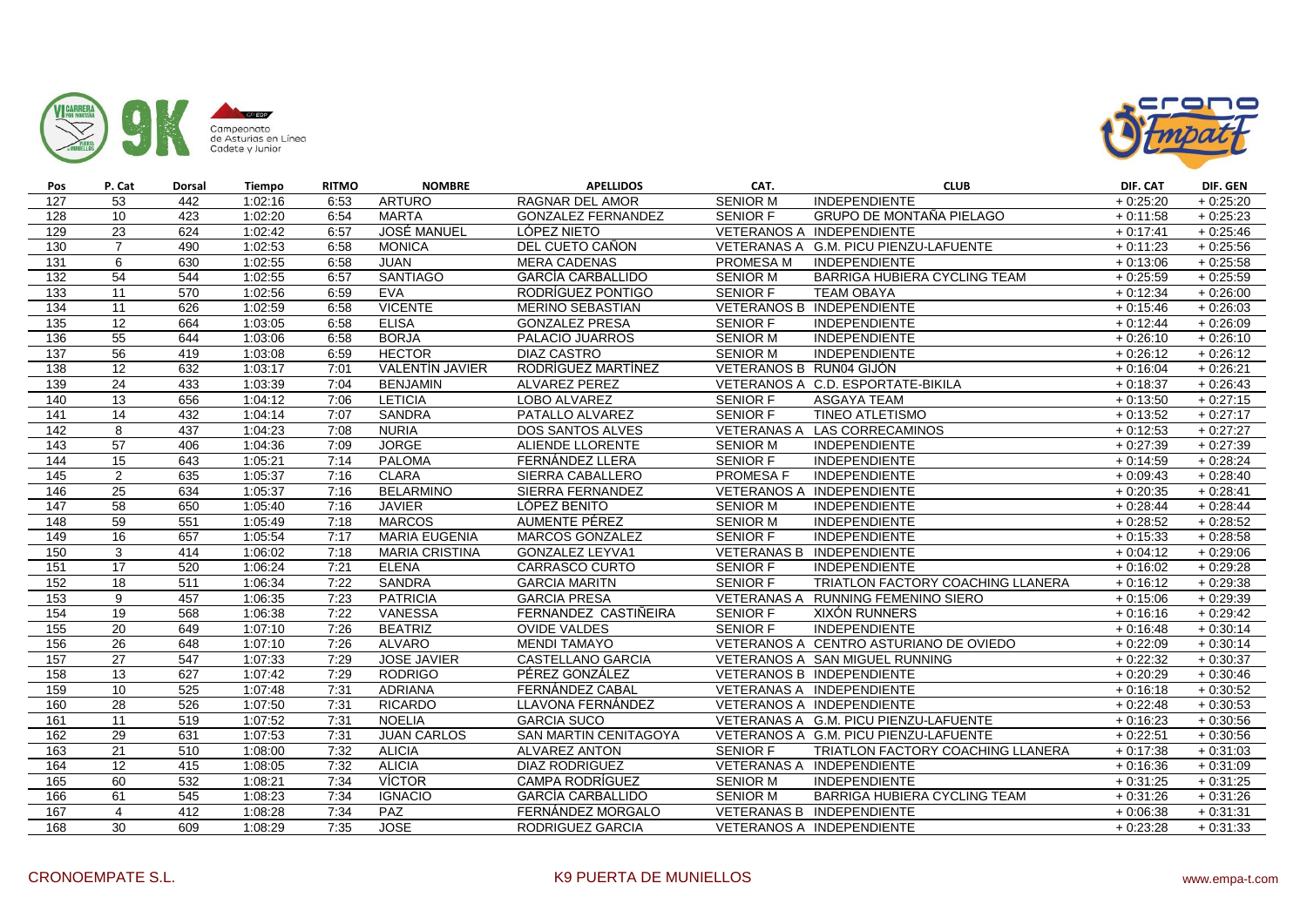



| Pos              | P. Cat          | Dorsal           | <b>Tiempo</b> | <b>RITMO</b> | <b>NOMBRE</b>         | <b>APELLIDOS</b>         | CAT.                    | <b>CLUB</b>                           | DIF. CAT   | DIF. GEN   |
|------------------|-----------------|------------------|---------------|--------------|-----------------------|--------------------------|-------------------------|---------------------------------------|------------|------------|
| 169              | 22              | 466              | 1:08:33       | 7:36         | <b>BRENDA</b>         | <b>CABO DIAZ</b>         | <b>SENIOR F</b>         | G. M. AUSEVA                          | $+0:18:11$ | $+0.31:37$ |
| 170              | 23              | 668              | 1:08:43       | 7:36         | <b>MIRIAM</b>         | ALONSO NAVEIRO           | SENIOR F                | INDEPENDIENTE                         | $+0:18:21$ | $+0.31:47$ |
| 171              | $\overline{24}$ | 605              | 1:08:48       | 7:37         | <b>VANESA</b>         | LÓPEZ VELASCO            | <b>SENIOR F</b>         | INDEPENDIENTE                         | $+0.18:26$ | $+0:31:51$ |
| 172              | 25              | 600              | 1:08:49       | 7:36         | <b>MARIA ARANZAZU</b> | <b>GUTIERREZ ORTEGA</b>  | <b>SENIOR F</b>         | <b>TRAGAPINOS</b>                     | $+0.18:27$ | $+0:31:53$ |
| 173              | 5               | 589              | 1:09:16       | 7:41         | <b>BELEN</b>          | <b>IGLESIAS GARCIA</b>   |                         | VETERANAS B AVIENTU SOLORUNNERS       | $+0.07:27$ | $+0.32:20$ |
| 174              | 31              | 606              | 1:09:19       | 7:41         | <b>JUAN MANUEL</b>    | MENENDEZ MENENDEZ        |                         | VETERANOS A INDEPENDIENTE             | $+0:24:17$ | $+0:32:22$ |
| 175              | 26              | 416              | 1:09:22       | 7:40         | <b>INES</b>           | <b>DIAZ RODRIGUEZ</b>    | <b>SENIOR F</b>         | INDEPENDIENTE                         | $+0:19:00$ | $+0:32:26$ |
| 176              | $\overline{13}$ | 491              | 1:09:31       | 7:42         | <b>MARIA JOSE</b>     | ÁLVAREZ GONZÁLEZ         | VETERANAS A GM VETUSTA  |                                       | $+0.18:02$ | $+0:32:35$ |
| 177              | 14              | 460              | 1:09:35       | 7:43         | J F                   | <b>GARCÍA SANDÍN</b>     |                         | VETERANOS B GO FIT RUNNERS OVIEDO     | $+0.22:21$ | $+0:32:38$ |
| 178              | 14              | 534              | 1:09:37       | 7:42         | <b>GEMA</b>           | <b>GARCIA FERNÁNDEZ</b>  |                         | VETERANAS A GO FIT RUNNERS OVIEDO     | $+0.18:07$ | $+0:32:41$ |
| 179              | 32              | 557              | 1:09:38       | 7:43         | <b>JOSE JAVIER</b>    | CARRILLO CADENAS         |                         | VETERANOS A GO FIT RUNNERS OVIEDO     | $+0.24:37$ | $+0:32:42$ |
| 180              | 5               | 488              | 1:10:06       | 7:46         | MARÍA                 | <b>FERRERO MEDINA</b>    | <b>CADETE F</b>         | RUN04 GIJÓN                           | $+0:17:19$ | $+0:33:09$ |
| 181              | 15              | 489              | 1:10:06       | 7:46         | <b>JESÚS JAVIER</b>   | FERRERO FERNÁNDEZ        | VETERANOS B RUN04 GIJÓN |                                       | $+0:22:52$ | $+0:33:10$ |
| 182              | 33              | 474              | 1:10:24       | 7:49         | <b>JESÚS HERMINIO</b> | FEITO CALZÓN             |                         | VETERANOS A INDEPENDIENTE             | $+0:25:23$ | $+0:33:28$ |
| 183              | $\overline{27}$ | 674              | 1:10:24       | 7:47         | <b>JESSICA</b>        | SUAREZ MUÑOZ             | <b>SENIOR F</b>         | <b>INDEPENDIENTE</b>                  | $+0.20:03$ | $+0:33:28$ |
| 184              | 28              | 529              | 1:10:24       | 7:47         | <b>ESTELA</b>         | <b>SUAREZ RAMIREZ</b>    | <b>SENIOR F</b>         | <b>CAFÉS TOSCAF-GMEA</b>              | $+0.20:03$ | $+0:33:28$ |
| 185              | 3               | 613              | 1:10:30       | 7:48         | <b>ARANCHA</b>        | NIDO FEITO               | <b>PROMESA F</b>        | <b>INDEPENDIENTE</b>                  | $+0:14:37$ | $+0:33:34$ |
| 186              | 62              | 653              | 1:11:10       | 7:53         | <b>MIGUEL</b>         | <b>MARRON ANTON</b>      | <b>SENIOR M</b>         | INDEPENDIENTE                         | $+0.34:14$ | $+0:34:14$ |
| 187              | $\overline{15}$ | 562              | 1:11:20       | 7:54         | <b>ANA ISABEL</b>     | ALONSO GARCIA            |                         | VETERANAS A INDEPENDIENTE             | $+0:19:51$ | $+0:34:24$ |
| 188              | 29              | 550              | 1:11:45       | 7:57         | <b>PATRICIA</b>       | <b>CADENAS MARTÍNEZ</b>  | <b>SENIOR F</b>         | A.D. MOAL                             | $+0:21:24$ | $+0.34:49$ |
| 189              | 16              | 462              | 1:12:03       | 7:59         | <b>MERCEDES</b>       | MARTINEZ BERGUÑO         |                         | VETERANAS A CLUB ATLETISMO NARCEA     | $+0.20.33$ | $+0.35:07$ |
| 190              | 63              | 468              | 1:12:05       | 7:58         | <b>GONZALO</b>        | <b>CESPON GARCIA</b>     | <b>SENIOR M</b>         | <b>INDEPENDIENTE</b>                  | $+0.35:08$ | $+0.35:08$ |
| 191              | $\overline{2}$  | 539              | 1:12:11       | 8:00         | <b>PAULA</b>          | MUÑIZ VARELA             | <b>JUNIOR F</b>         | G.M. REINOASTUR UNIVERSIDAD DE OVIEDO | $+0:13:35$ | $+0:35:15$ |
| 192              | 30              | 610              | 1:13:31       | 8:08         | <b>MARTA</b>          | MENEDEZ SUAREZ           | <b>SENIOR F</b>         | <b>ASGAYA TEAM</b>                    | $+0.23:09$ | $+0.36.35$ |
| 193              | 6               | 563              | 1:13:40       | 8:09         | MARIA CONSUELO        | HERREÑO SUÁREZ           |                         | VETERANAS B CORRE CON NOSOTRAS        | $+0:11:51$ | $+0.36:44$ |
| 194              | 17              | 483              | 1:13:58       | 8:11         | <b>PAULA</b>          | <b>GOMEZ RUIZ</b>        |                         | VETERANAS A CORRE CON ELLAS           | $+0.22:29$ | $+0.37:02$ |
| 195              | 31              | 593              | 1:14:08       | 8:12         | <b>MARTA</b>          | <b>FUERTES MARTINEZ</b>  | <b>SENIOR F</b>         | <b>INDEPENDIENTE</b>                  | $+0:23:46$ | $+0:37:12$ |
| 196              | 32              | 493              | 1:14:08       | 8:12         | <b>SONIA</b>          | MARTINEZ AMAGO           | <b>SENIOR F</b>         | <b>INDEPENDIENTE</b>                  | $+0.23:46$ | $+0:37:12$ |
| 197              | 33              | 506              | 1:14:09       | 8:13         | EVA MARIA             | <b>GONZALEZ FELIPE</b>   | SENIOR F                | <b>AVIENTU SOLORUNNERS</b>            | $+0.23:47$ | $+0:37:13$ |
| 198              | 64              | 495              | 1:14:09       | 8:13         | <b>ALBERTO</b>        | <b>AVIN CRESPO</b>       | <b>SENIOR M</b>         | <b>AVIENTU SOLORUNNERS</b>            | $+0:37:13$ | $+0:37:13$ |
| 199              | 3               | 661              | 1:14:31       | 8:15         | CARMEN                | <b>LASTRA FERNÁNDEZ</b>  | <b>JUNIOR F</b>         | <b>INDEPENDIENTE</b>                  | $+0.15:55$ | $+0:37:35$ |
| 200              | $\overline{4}$  | 663              | 1:14:32       | 8:16         | <b>ELENA</b>          | <b>MARTÍNEZ GONZÁLEZ</b> | <b>PROMESA F</b>        | <b>INDEPENDIENTE</b>                  | $+0.18:39$ | $+0:37:36$ |
| 201              | $\overline{7}$  | 673              | 1:14:34       | 8:15         | <b>VICTORIA</b>       | <b>TUYA SÁNCHEZ</b>      |                         | VETERANAS B XIXÓN RUNNERS             | $+0.12:45$ | $+0:37:38$ |
| 202              | 34              | $\overline{578}$ | 1:14:37       | 8:15         | <b>JOSÉ LUIS</b>      | FERNÁNDEZ FERNÁNDEZ      |                         | VETERANOS A INDEPENDIENTE             | $+0.29.36$ | $+0:37:41$ |
| 203              | 9               | 638              | 1:15:05       | 8:20         | <b>SAMUEL</b>         | ALONSO FERNÁNDEZ         | <b>CADETE M</b>         | INDEPENDIENTE                         | $+0.33:25$ | $+0:38:09$ |
| 204              | 34              | 566              | 1:15:33       | 8:21         | <b>ANA</b>            | DEL VALLE CEÑAL          | <b>SENIOR F</b>         | <b>XENDASTUR</b>                      | $+0:25:11$ | $+0.38:36$ |
| 205              | 35              | 450              | 1:15:34       | 8:22         | <b>YESSICA</b>        | CABO CASERO              | <b>SENIOR F</b>         | <b>INDEPENDIENTE</b>                  | $+0.25:12$ | $+0.38.38$ |
| 206              | 18              | 531              | 1:15:53       | 8:24         | <b>BEATRIZ</b>        | GONZÁLEZ SAN JOSÉ        |                         | VETERANAS A ASGAYA TEAM               | $+0:24:23$ | $+0:38:57$ |
| 207              | 65              | 572              | 1:16:11       | 8:26         | <b>JORGE</b>          | MORO ÁLVAREZ             | <b>SENIOR M</b>         | <b>JUNTEC</b>                         | $+0.39:15$ | $+0:39:15$ |
| 208              | $\overline{36}$ | 573              | 1:16:15       | 8:27         | <b>ANDREA</b>         | <b>ALVAREZ RUBIO</b>     | <b>SENIOR F</b>         | <b>JUNTEC</b>                         | $+0.25:53$ | $+0:39:19$ |
| $\overline{209}$ | 19              | 465              | 1:16:23       | 8:28         | <b>ANA</b>            | FERNANDEZ ADAN           |                         | VETERANAS A CLUB ATLETISMO CONDOR     | $+0.24:53$ | $+0.39:26$ |
| 210              | 66              | 608              | 1:16:27       | 8:28         | <b>FRANCISCO</b>      | <b>MARTINEZ ARIAS</b>    | <b>SENIOR M</b>         | <b>ASGAYA TEAM</b>                    | $+0.39:31$ | $+0.39.31$ |
|                  |                 |                  |               |              |                       |                          |                         |                                       |            |            |